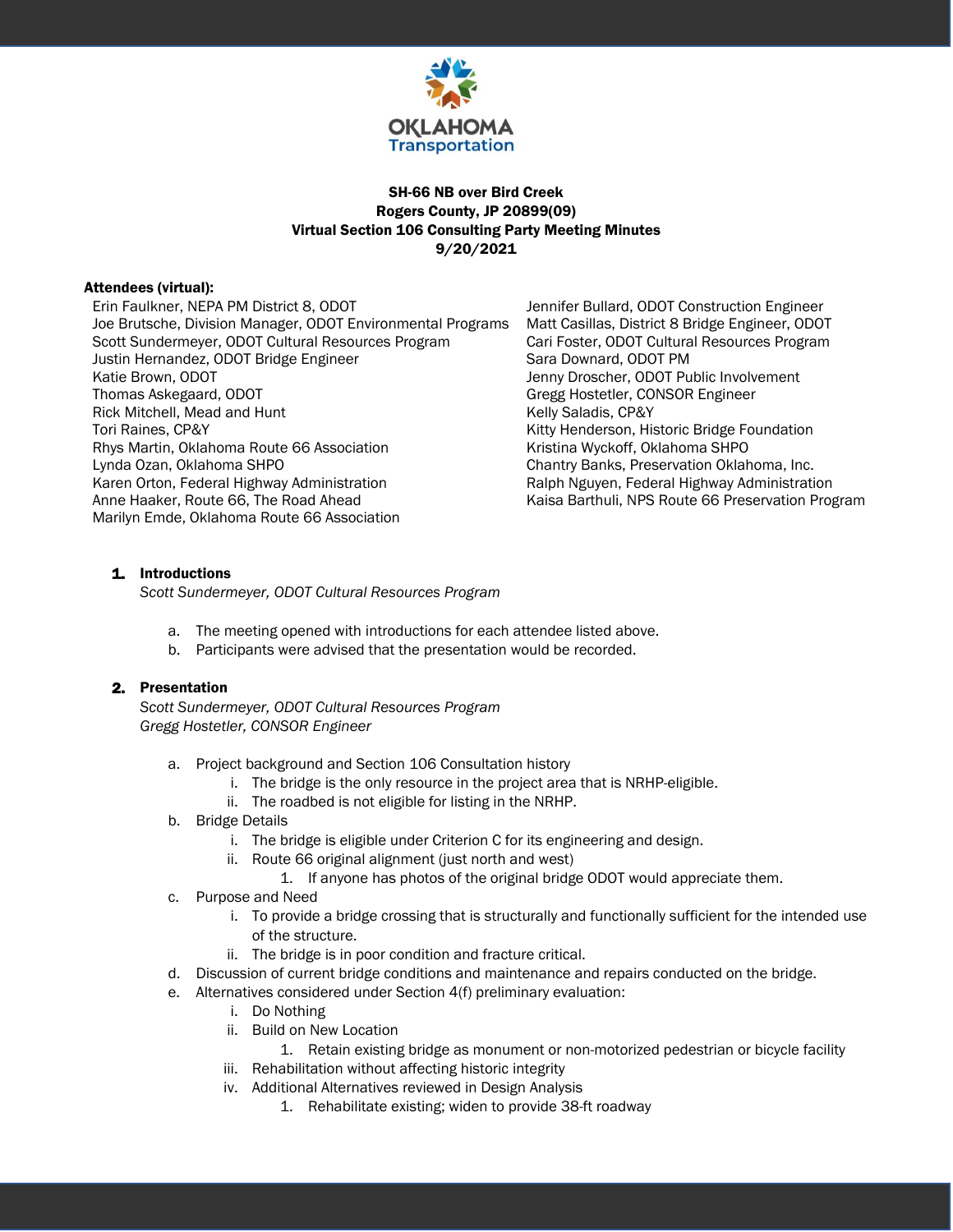- 2. Replacement on existing alignment
- f. Summary of the Alternatives evaluated in the Design Analysis report, the potential effect on the historic bridge and the recently updated costs
	- i. Alternative 1
		- 1. Do Nothing Requires maintenance. Doesn't meet purpose and need.
	- ii. Alternative 2(a)
		- 1. Includes widening. Bridge would remain fracture critical.
	- iii. Alternative 2 (b)
		- 1. Rehab, maintain current roadway width (more in-line with Section 4(f).) Bridge remains fracture critical.
	- iv. Alternative 3
		- 1. Six offset alignments were evaluated in March 2011.
		- 2. Effect determination will require consultation with SHPO.
	- v. Alternative 4
		- 1. Replace existing bridge on existing alignment adverse effect and mitigation
- g. "Next Steps" and upcoming milestones
	- i. Consulting Parties to review and comment on Design Analysis Document
	- ii. Public Meeting anticipated Winter 2021 (in person or virtual)
	- iii. Preferred Alternative anticipated Spring 2022
- h. Comments can be provided on the project website, via email or written letters
	- i. <http://www.odotculturalresources.info/bird-creek-bridge.html>

#### 3. Discussion/Questions

*Scott Sundermeyer, ODOT Cultural Resources Program*

- a. Ms. Henderson wanted to confirm the design analysis matrix is available online i. Yes, the matrix is on the project website
- b. Mr. Martin inquired whether there are major differences between what we can do with the NB bridge and the options that were considered for the SB bridge.
	- i. All alternatives considered in 2011 for the 1936 bridge are being looked at. Additionally, locations for avoidance, etc., will be reviewed. However, there are challenges because this area is constricted.
	- ii. The intent of this process is to look at ideas resulting from this engagement.
- c. Ms. Henderson inquired how many K-trusses would remain in Oklahoma if this bridge were removed.
	- i. Not many K-trusses would remain, and the K-trusses that are still in Oklahoma are largely onsystem.
	- ii. ODOT is currently looking into a large-scale context study to look at the remaining K-truss bridges and a consultant has been identified to prepare that documentation. There may be approximately 15 K-truss bridges remaining. Ms. Henderson noted that nationwide there are very few remaining.
- d. Ms. Barthuli inquired whether other historical factors and values are being considered with regard to the Route 66 roadway through Oklahoma. Such as, how many historic bridges remain along Route 66 in Oklahoma and which ones will be prioritized for preservation/retention?
	- i. ODOT is conducting an updated study and a multi-property document for all of the bridges along Route 66, which may identify additional historic bridges along the roadway.
		- 1. Ms. Barthuli noted that such a study could lead to prioritization of particular bridges and additional investment in those bridges that would help to preserve the bridges.
	- ii. A department-wide plan would have to be discussed with ODOT senior leadership, but ODOT would be open to having the discussion.
		- 1. Ms. Barthuli further noted the tremendous benefit and impact associated with Route 66. She strongly encouraged special prioritized treatment and planning of Route 66 bridges and remaining pristine roadbed.